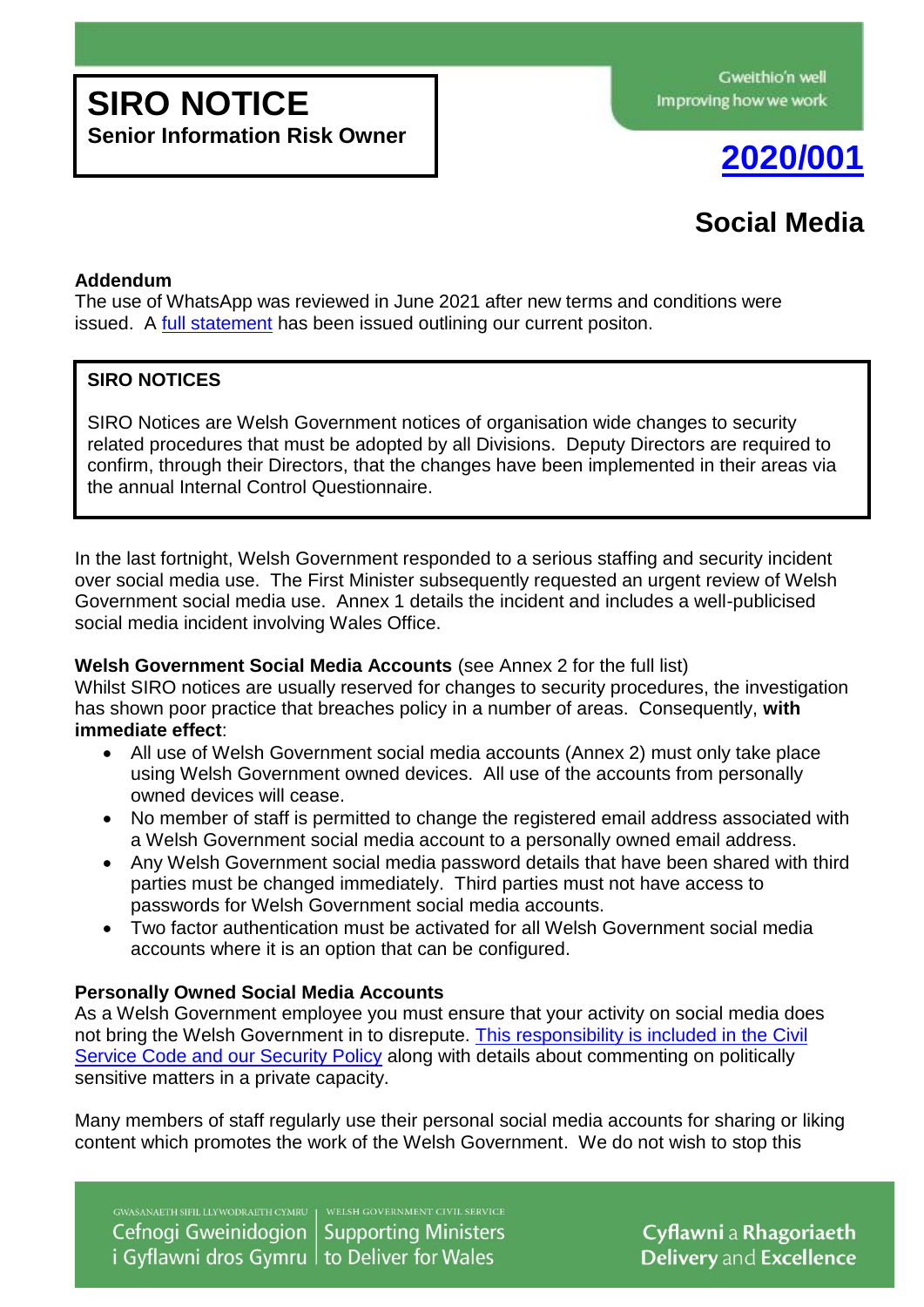activity, however, staff are reminded that any content that they post and their activity on these platforms is publically viewable.

It is apparent that a significant number of staff are using personally owned social media accounts to promote their role or activity as a Welsh Government employee.

Line managers must not persuade or pressure staff in to using personal accounts to promote Welsh Government business.

If I had a personal Twitter account and followed the poor pattern of some, my account profile might read something like:

*The below is an example of bad practice*

'Director Human Resources, Welsh Government. Tweets are my own views'.

Clearly, if I tweeted or liked a discriminatory or offensive post, the 'caveat' that tweets are personal views is irrelevant as they would be incompatible with my role and bring the Welsh Government in to disrepute.

Because of the widespread use of social media in this way, I am asking members of staff to **get in touch before the 28/02/20** if they are using personally owned and managed accounts as part of their role or to communicate their work. Once we have this information, we will work with them to understand how these accounts are being used. Individual staff members must provide these details to the [Security Policy mailbox](mailto:securitypolicy@gov.wales) by 28/02/20.

The Digital Communications team will review these accounts and work with owners to determine whether they should be operated as official Welsh Government accounts.

Where this isn't appropriate or if staff wish to retain control of the personal account on their own device, **the advice is that you remove anything that may suggest that you work for the Welsh Government**. This advice is not mandatory but not doing so by 28/02/20 means that you continue at your own risk. If you do not follow the advice and inappropriate activity is identified on your personal account (such as the example in Annex 1), you will be referred to HR for consideration of disciplinary action. As the case study shows, the targeting of individuals doesn't just happen to other people, it has happened to a colleague. Your risk profile is naturally higher if your role is in an area that is of interest to lobbyists, is high profile or senior.

#### **LinkedIn**

A key element of the social media profile on the LinkedIn platform is your current role and employer and so you may use your work email address for LinkedIn registration. A large number of staff use it to communicate their work and aid professional development. We are not suggesting that you do not use LinkedIn, however you should ensure you meet your responsibilities within the Civil Service Code.

Please be aware that the terms and conditions of LinkedIn gives the platform the right to use and reproduce any content posted. You must not post any material on LinkedIn that you

Cefnogi Gweinidogion Supporting Ministers i Gyflawni dros Gymru to Deliver for Wales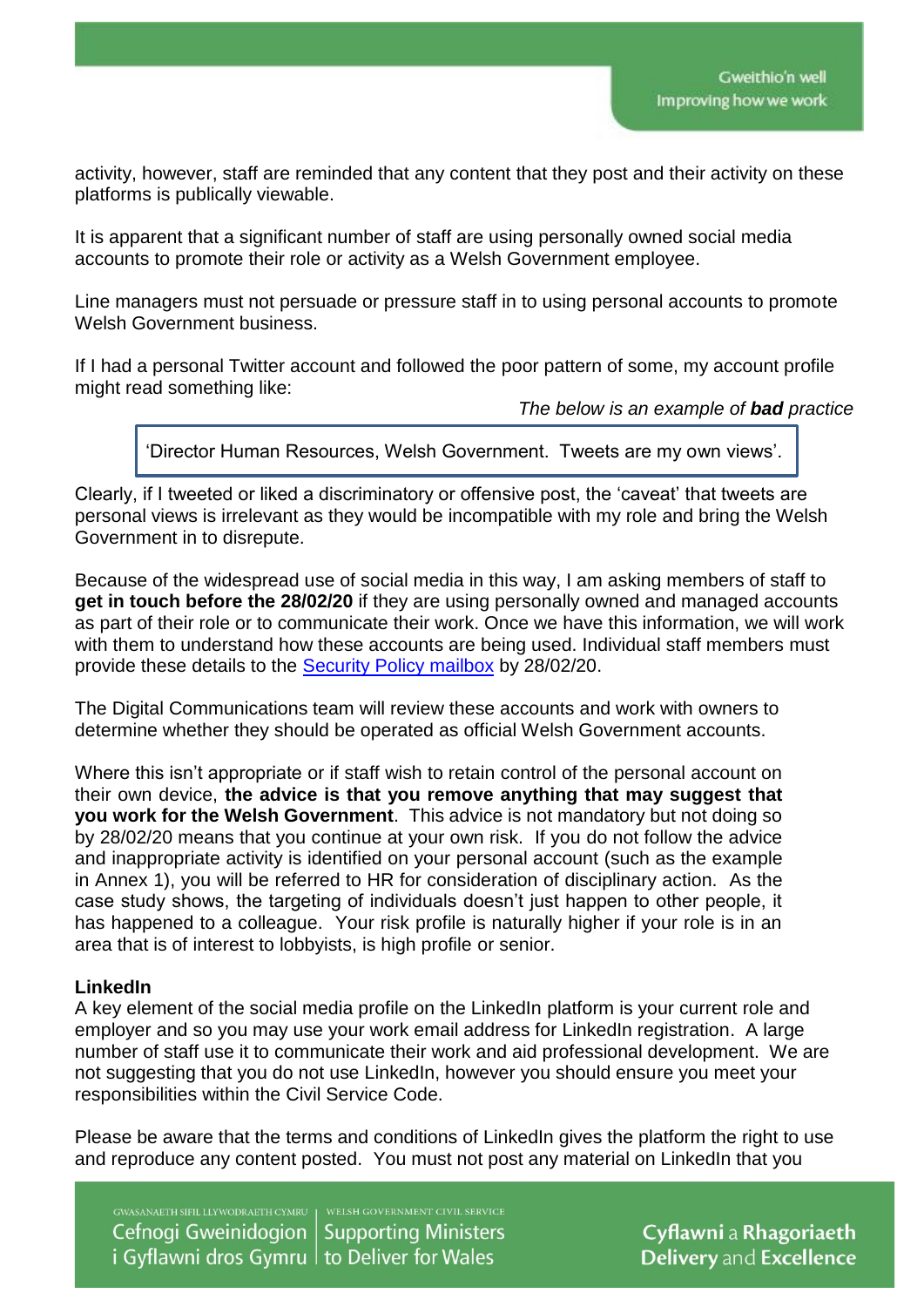would not want to see posted verbatim in the media and attributed personally to you. Remember that you must never put your security vetting status on social media.

#### **WhatsApp**

My team regularly receive requests to use WhatsApp on Welsh Government phones. A summary of our position on WhatsApp is that its use does not allow us to comply with our legal responsibilities as a data controller. The [full statement](https://documents.hf.wales.gov.uk/id:A28838039/document/versions/published) explains the position and includes the alternatives for staff. In the same way that personal email accounts cannot be used to undertake Welsh Government business, personal WhatsApp accounts may not be used for Welsh Government business.

#### **Social media security**

Any digital platform can be compromised, I advise that you do everything that you can to secure your personal social media accounts including LinkedIn. Annex 3 provides links to information which explains how to add two factor authentication to your personal social media accounts. These additional measures e.g. a text message being sent to your mobile phone whenever the account is accessed from a new device greatly reduce the risk of your account being compromised.

# **Digital Footprint**

Even if you don't use social media, you have a digital footprint as others hold electronic information about you. If you are a social media user, it is worth pausing and reflecting how your social media use impacts your digital footprint. [Please take time to read the guide that is](https://www.cpni.gov.uk/system/files/documents/59/06/10_Tracking%20my%20digital%20footprint_FINAL.pdf)  [published by the Centre for](https://www.cpni.gov.uk/system/files/documents/59/06/10_Tracking%20my%20digital%20footprint_FINAL.pdf) Protection of National Infrastructure.

Peter Kennedy Welsh Government Senior Information Risk Owner (SIRO)

Issue date: 28 January 2020

Cefnogi Gweinidogion **Supporting Ministers** i Gyflawni dros Gymru | to Deliver for Wales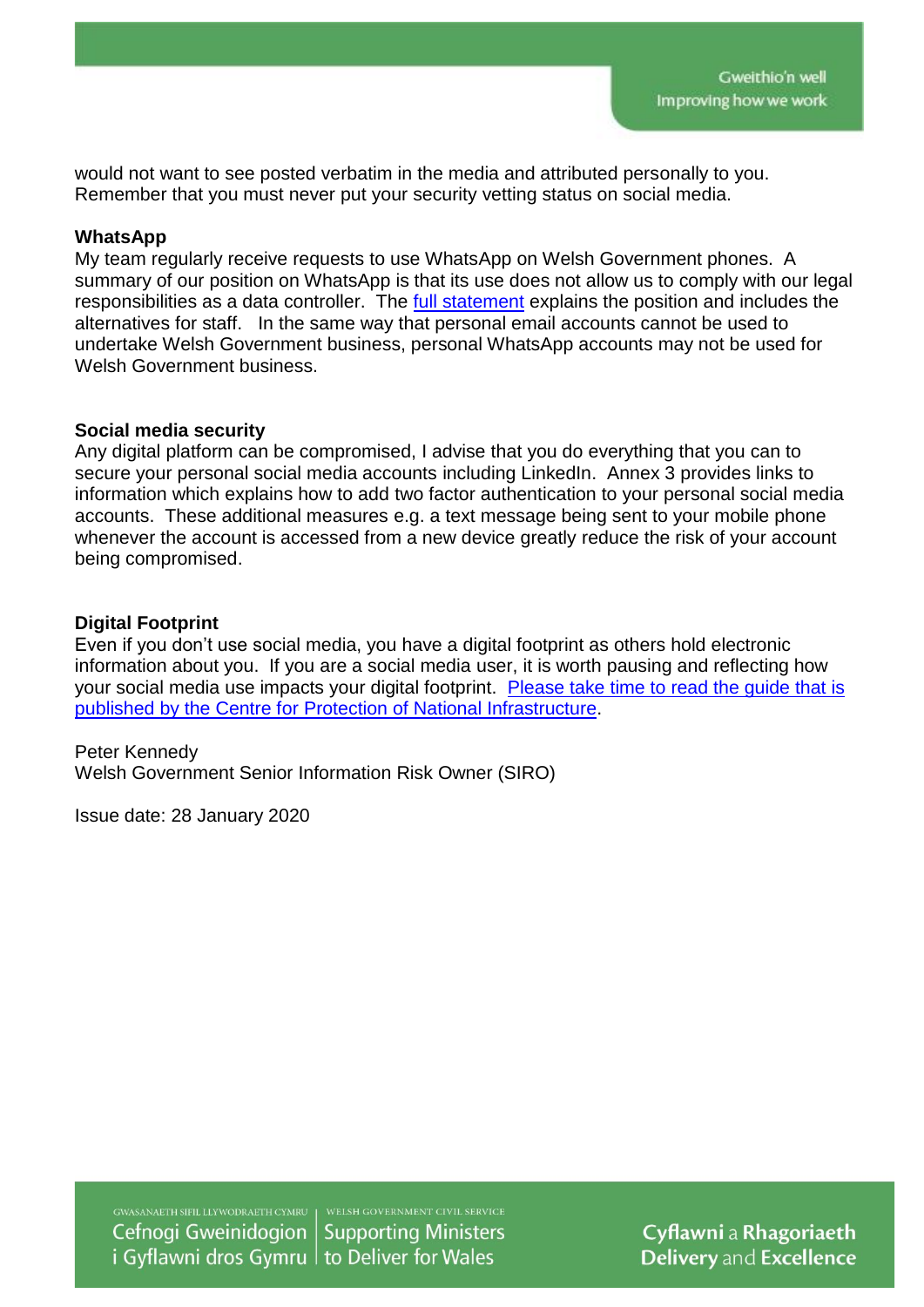#### Annex 1

# **Case study – Welsh Government social media incident**

*Note: names have been changed*

A member of staff (Chris) was encouraged to use Twitter via a personal email address to promote their work. They were told that it was easier to do this than use their Welsh Government phone. Chris is highly thought of by Welsh Government colleagues and key stakeholders. Their line management had no concerns about their Twitter account.

Media organisations contacted the Press Office requiring responses because Chris' Twitter account had liked offensive material. Whilst the material was not illegal, it was incompatible with their role in Welsh Government. A key stakeholder also formally complained to Welsh Government about the matter. Whilst some were careful to state that the activity happened from Chris' account, others accused Chris directly. The First Minister also received a direct complaint.

Chris accessed their Twitter account from a personal laptop (password known to family members), a kindle (no password) and a personal mobile phone (password known to others and phone occasionally left on a desk). There was no two factor authentication on the Twitter account.

The investigation focussed on a number of possibilities:

- Chris had either deliberately or accidentally liked the content;
- A member of Chris' family had either deliberately or accidentally liked the content;
- Chris' account had been hacked.

Chris had to explain the incident to their family and directed them how to respond if approached on the phone or at home by the media. Chris realised the damage that the allegation caused to their work area and that their particular role in Welsh Government was untenable.

During the investigation, evidence was found that the account had been hacked. As evidence was found that the account had been hacked and that Chris' line management had encouraged them to use a personal Twitter account for Welsh Government use, there was no HR case to answer about Chris' social media use on this occasion.

Each case referred to HR is carefully considered on its own merits. In the specific circumstances of this case, had it not been possible to prove that Chris was not at fault, they would have faced formal disciplinary action and would not have been able to keep their current role in Welsh Government. This could have been a life changing incident for them.

Cefnogi Gweinidogion **Supporting Ministers** i Gyflawni dros Gymru | to Deliver for Wales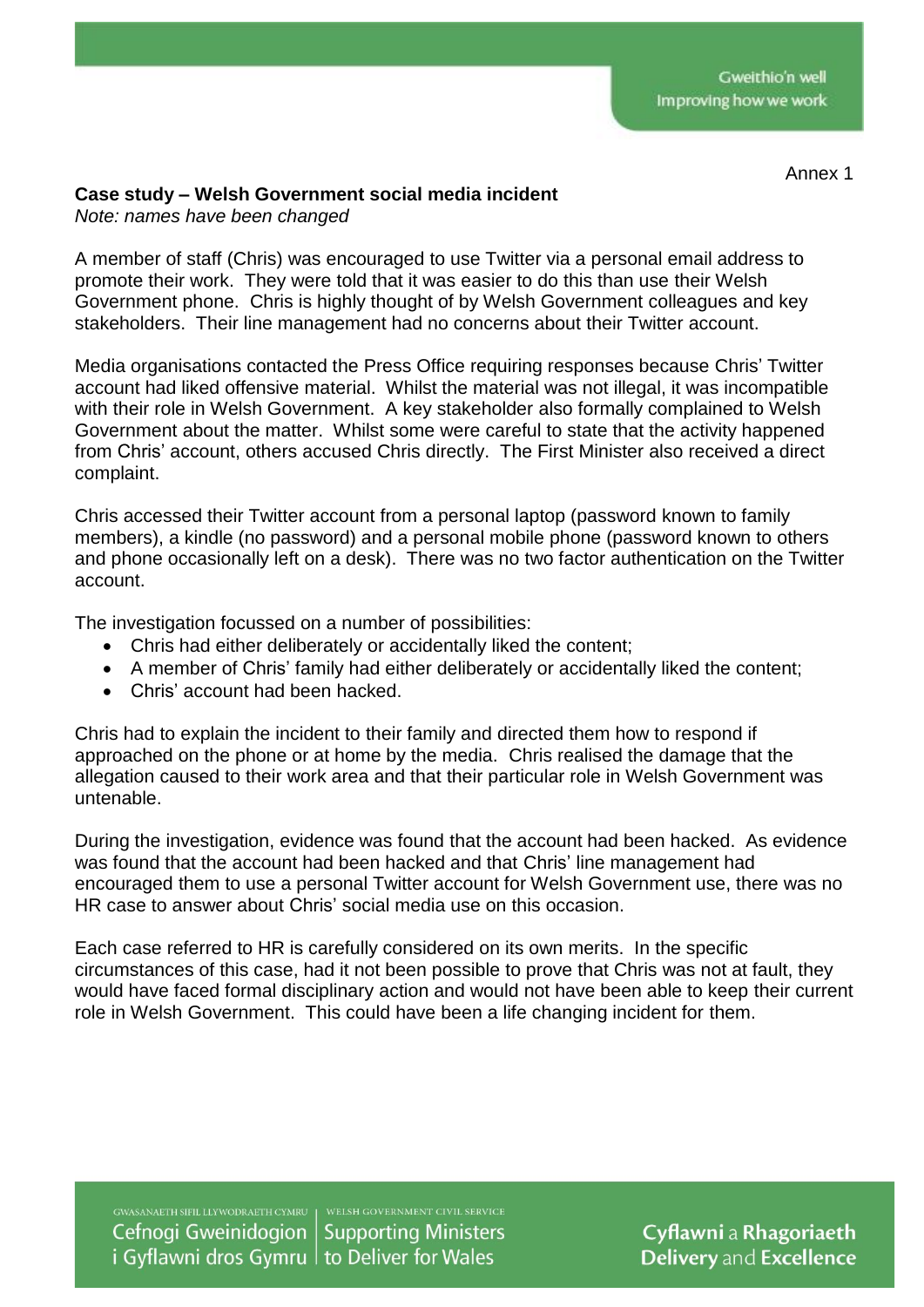#### **Case study – Wales Office incident**

In November 2019, the [media reported](https://www.bbc.co.uk/news/technology-50547918) that the UK Government in Wales Twitter account had been hacked and used to re-Tweet pornographic content.

While details of the investigation were not made public, had two factor authentication been implemented and activity restricted to devices own by the organisation, it's extremely unlikely that the incident would have occurred.

Cefnogi Gweinidogion **Supporting Ministers** i Gyflawni dros Gymru  $\vert$  to Deliver for Wales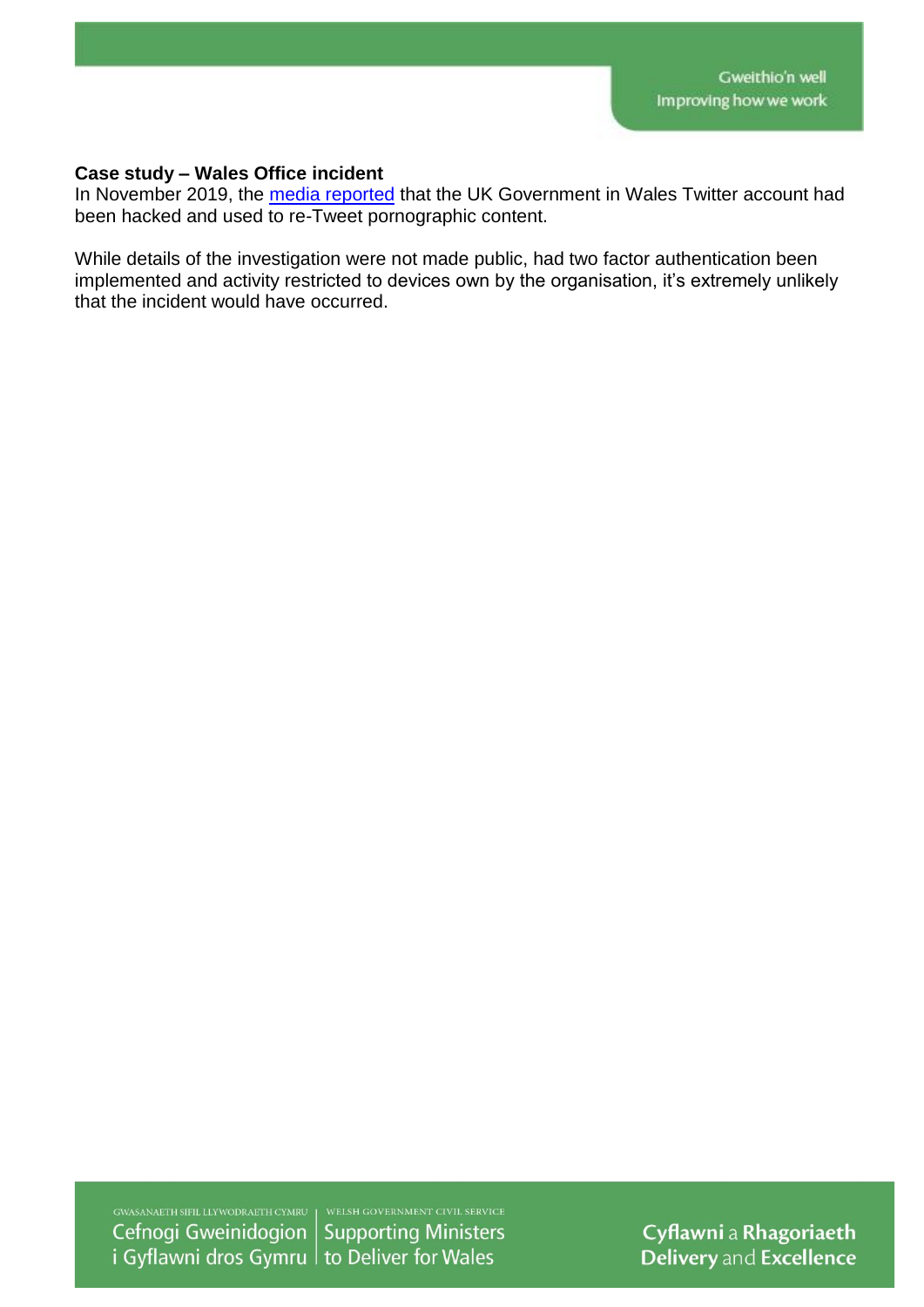Annex 2

# **List of Welsh Government Social Media Accounts**

The list of Welsh Government Social Media Accounts can be found at <https://documents.hf.wales.gov.uk/id:A28847595/document/versions/published>

Cefnogi Gweinidogion **Supporting Ministers** i Gyflawni dros Gymru to Deliver for Wales